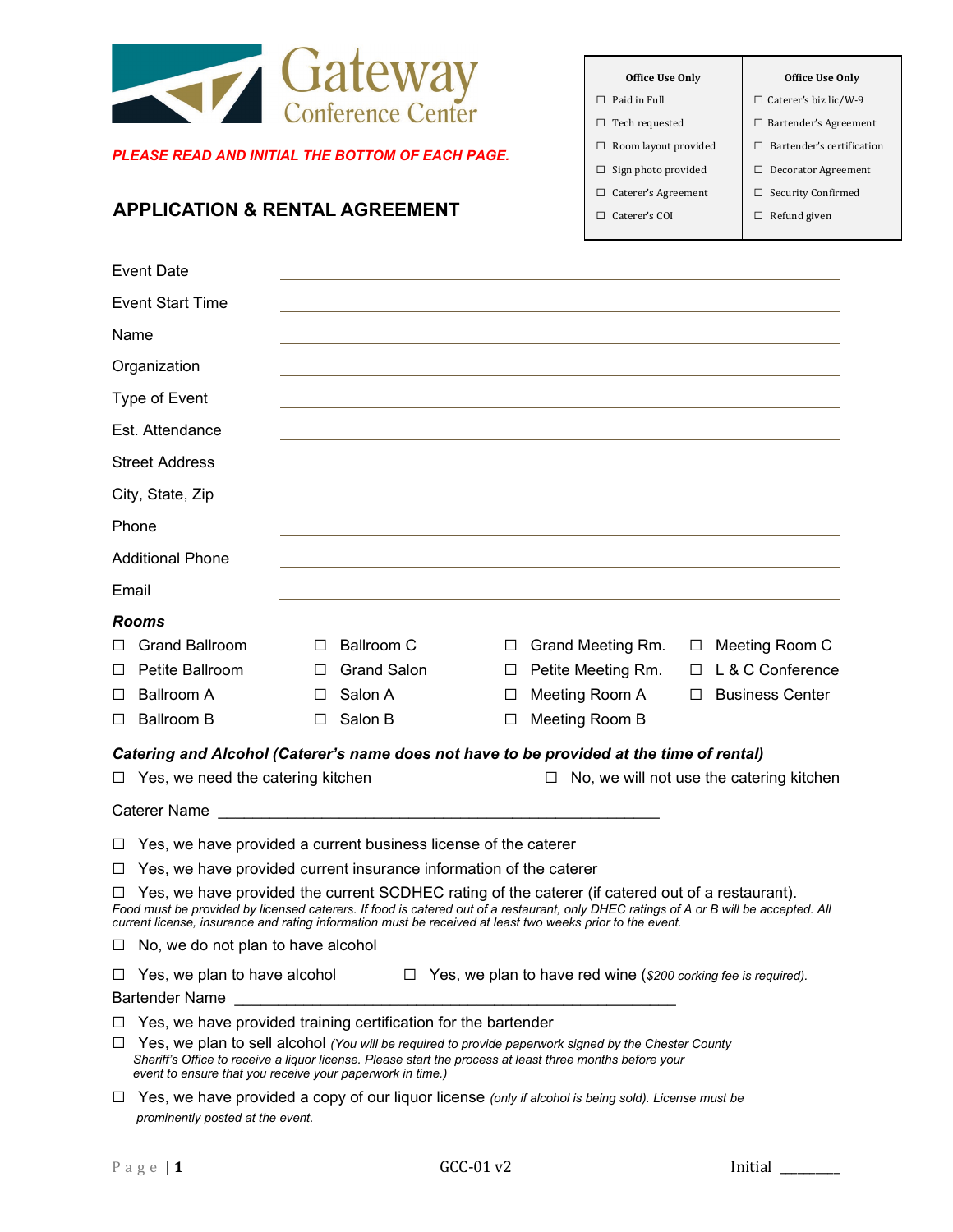## *Security Policy*

*Security is required if your event servers and/or sells any alcohol. This includes champagne toasts. NO ALCOHOL is allowed to be served and/or consumed on site without security present. Event guests/attendees are not allowed to bring their own alcohol and all alcohol must be served by a bartender that has provided their training certification to Gateway Conference Center. If you have questions about alcohol on-site, please ask Gateway staff.*

*South Carolina's fire marshal requires crowd managers be present at events exceeding 249 attendees. At least one manager must be on-site for every 250 attendees. Events not serving alcohol but exceed 249 attendees must have crowd managers on-site. You are required to inform Gateway Conference Center of the exact number of attendees expected.*

*Crowd management and/or security must be provided by off-duty Chester County Sheriff's deputies. Contact Joe Tate (803-581-5131) at the Chester County Sheriff's Office at least one month prior to your event to confirm the number of officers needed, amount of time security is required and the hourly rate. The Chester County Sheriff's Office provides this service separately from the Gateway Conference Center, and the lessee will be required to sign an Agreement for such services. Prepayment of security services is required. If your event serves alcohol and/or exceeds 249 attendees without the required security present, you will forfeit your deposit and may be subject to additional fines.* Ī

I have read and understand the security policy, including alcohol and crowd management rules.

Officers confirmed with Chester County Sheriff's Office on **with the control of the County Sheriff's** Office on

## **Alcohol Liability Release Form**

The Gateway Conference Center does not recommend or provide for the serving of alcohol at events held under lease of the property and DOES NOT ALLOW THE LESSEE TO PROVIDE FOR THE SERVING OF ALCOHOL AT THE EVENT UNLESS THIS LEGALLY BINDING RELEASE OF LIABILITY, AND ASSUMPTION OF RISK AGREEMENT IS SIGNED. Please read carefully before signing. I, the undersigned (Lessee) acknowledge that the serving of alcohol for my event carries potential risks and dangers beyond the control of The Gateway Conference Center. I also acknowledge that South Carolina does not allow the consumption of alcohol by anyone under 21 years of age. I, as the responsible party, assume all liability for myself and all event participants, invitees and other guests for any form of negligence that may arise from the consumption of alcohol by the event participants, invitees and other guests. I agree to hire a licensed bartender to serve all alcohol. I agree to hire the required security officers to have on-site while alcohol is being served. I agree that no alcohol will be served if officers are not on-site. I agree that I will not charge for alcohol without a liquor license. I hereby agree to indemnify, defend, release, and hold harmless The Gateway Conference Center, Chester County, past and present Chester County Council, its past and present agents and employees and affiliates (collectively "Releasees") from all liability to me, my invitees/guests, my next of kin, my conservators, assigns, heirs, guardians or other legal representatives for any and all claims, demands, losses or damages, suits, fines, including court costs and attorneys' fees, for any injury, death, or damaged property arising out of making available/serving alcohol at this event. I hereby waive all legal rights to pursue any form of legal action against Gateway Conference Center and the Releasees. I HAVE READ THIS AGREEMENT AND HAVE SIGNED IT FREELY. I FULLY UNDERSTAND IT TO BE A COMPLETE AND UNCONDITIONAL RELEASE OF LIABILITY TO THE GREATEST EXTENT OF THE LAW.

| Signature of Lessee               | Date:      |  |         |
|-----------------------------------|------------|--|---------|
| Printed Name of Responsible Party |            |  |         |
| Page   $2$                        | $GCC-01v2$ |  | Initial |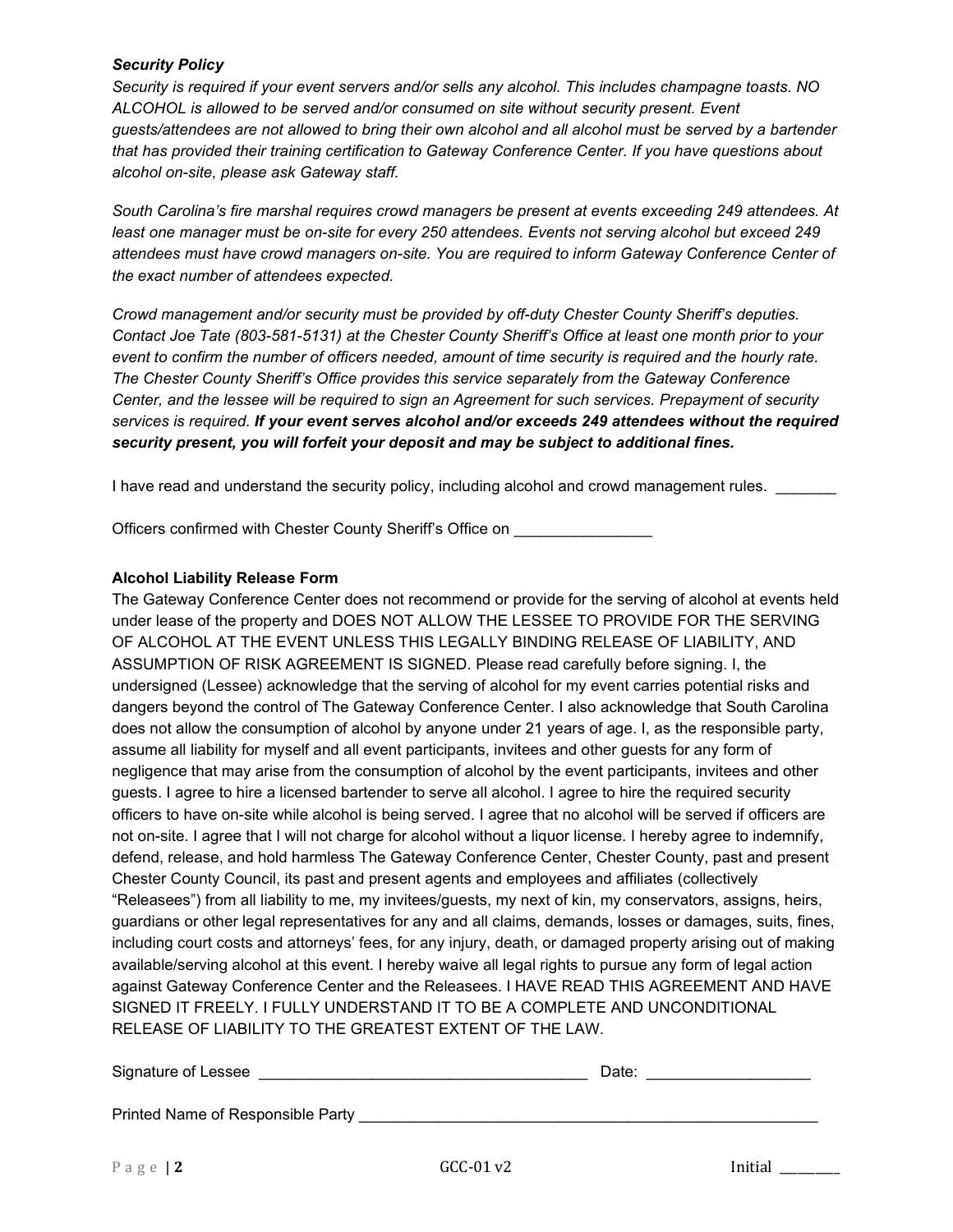## **Payment Information**

The Gateway Conference Center accepts payment in cash, check, money order, debit card or credit card. The Gateway accepts Visa, MasterCard, and American Express. Checks and money orders must be written to Chester County. Payment is also accepted by credit card over the phone at 803.789.0014.

| 91+ days prior to event       | Full security deposit and full room rental will be refunded             |
|-------------------------------|-------------------------------------------------------------------------|
| 90 - 60 days prior to event   | $\frac{1}{2}$ of security deposit and full room rental will be refunded |
| $59 - 45$ days prior to event | $\frac{1}{2}$ of total room rental rate will be refunded                |
| $44 - 0$ days prior to event  | No refund                                                               |

#### **Cancellation / Rescheduling Refund Policy**

Please note: If you book a Saturday or Sunday date, keys and keycard need to be picked up from the Gateway Conference Center office on Friday afternoon before the close of business at 5 PM. Doors must be shut and locked, keys and keycard must be returned no later than 12 PM the next business day to the Gateway Center \$100 of the deposit will be forfeited. Keys / keycard can be dropped in the dropbox.

**FORCE MAJEURE:** Neither party shall be deemed to be in default of its obligations for termination if and so long as it is prevented from performing its obligations by an act of war, hostile foreign actions, nuclear explosion, earthquake, hurricane, tornado or other adverse weather conditions not reasonably anticipated, fire, unavoidable accidents or circumstances, pandemics, measures taken by any governmental authority in response to a pandemic, epidemics, other Act of God whether it be a natural or national disaster. Refunds will be considered under this provision and may be authorized following confirmation of the impossibility of performance or frustration of purpose.

#### **Security Deposit Refund Policy**

Security deposit will only be refunded if the terms of agreement on pages 6 – 10 are met.

#### **Refund Information**

Deposits paid by check, money order or cash will receive their refunds by check within ten business days of cancellation/event's end. Events occurring around a holiday may have a delayed refund. Lessees are responsible for informing Gateway Conference Center of any address changes for the refund or address on the rental form will be used. Deposits paid by credit card will be credited back to the card used for the deposit within the first seven business days after the event. Lessee is responsible for calling or stopping by the Gateway Conference Center with their credit card information. If credit card has been replaced or cancelled since making the deposit, Gateway Conference Center reserves the right to refund the deposit via check.

#### **Who will receive the refund after the event or if event is cancelled?**

Refunds from cancellations or deposit refunds after the event will be refunded back to the credit card they were received from or to the person listed on checks received. If the card used for deposit has been cancelled or payments were paid in cash, they will be paid to the person who signed the Terms of Agreement.

| Name:             |  |
|-------------------|--|
| Address:          |  |
| City, State, Zip: |  |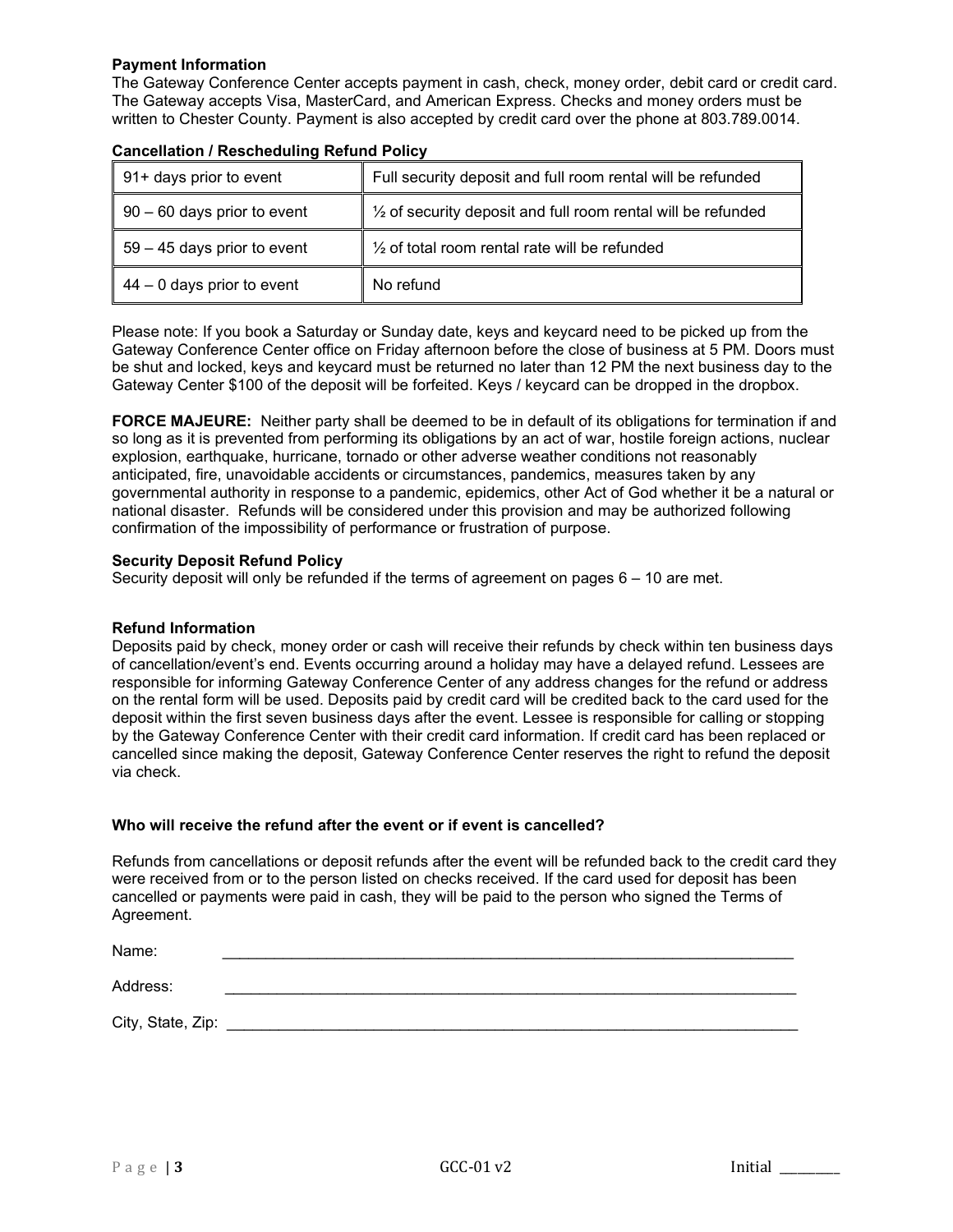| ⊔      | $\sqrt{2}$                             |                   |               |                               |                         |                         |
|--------|----------------------------------------|-------------------|---------------|-------------------------------|-------------------------|-------------------------|
| $\Box$ | Petite Ballroom (A & B)                |                   |               |                               |                         |                         |
| $\Box$ | <b>Ballroom A</b>                      |                   |               |                               |                         |                         |
| $\Box$ | <b>Ballroom B</b>                      |                   |               |                               |                         |                         |
| $\Box$ | <b>Ballroom C</b>                      |                   |               |                               |                         |                         |
| $\Box$ | Grand Salon (A & B)                    |                   |               |                               |                         |                         |
| $\Box$ | Salon A                                |                   |               |                               |                         |                         |
| $\Box$ | Salon B                                |                   |               |                               |                         |                         |
| $\Box$ | <b>Grand Meeting Room</b>              |                   |               |                               |                         |                         |
| $\Box$ | <b>Petite Meeting Room (A &amp; B)</b> |                   |               |                               |                         |                         |
| $\Box$ | <b>Meeting Room A</b>                  |                   |               |                               |                         |                         |
| $\Box$ | <b>Meeting Room B</b>                  |                   |               |                               |                         |                         |
| $\Box$ | <b>Meeting Room C</b>                  |                   |               |                               |                         |                         |
| $\Box$ | L & C Conference Room                  |                   |               |                               |                         |                         |
| $\Box$ | <b>Business Center</b>                 |                   |               |                               |                         |                         |
|        | <b>ROOMS DUE</b>                       |                   |               |                               |                         |                         |
| $\Box$ | Dance Floor (\$200)                    |                   |               |                               |                         |                         |
| $\Box$ | Sweetheart Table (\$7.50 ea.)          |                   |               |                               |                         |                         |
| $\Box$ | Cocktail Tables (\$10 ea.)             |                   |               |                               |                         |                         |
| $\Box$ | <b>Smartboard</b>                      |                   |               |                               |                         |                         |
|        | <b>ADD ONS DUE</b>                     |                   |               |                               |                         |                         |
|        | <b>Technology Rented</b>               | <b>Amount Due</b> | # Days Rented | Date / Dates<br><b>Rented</b> | <b>Number</b><br>Rented | <b>Total Amount Due</b> |
| $\Box$ | <b>Ballroom A Projector</b>            |                   |               |                               |                         |                         |
| $\Box$ | <b>Ballroom B Projector</b>            |                   |               |                               |                         |                         |
| $\Box$ | <b>Ballroom C Projector</b>            |                   |               |                               |                         |                         |
|        |                                        |                   |               |                               |                         |                         |

**# Days / #** 

**Rented Total Amount Due**

*All fees and remaining balance must be paid at least 90 days prior to the event.*

**Date / Dates<br>Rented** 

**Room(s)** Rented **Amount Due Deposit Due** 

 $\mathbf{I}$ 

#### **Event Name / Renter: \_\_\_\_\_\_\_\_\_\_\_\_\_\_\_\_\_\_\_\_\_\_\_\_\_\_\_\_\_\_\_\_\_\_\_\_\_\_\_\_\_\_\_\_\_\_\_ Event Date: \_\_\_\_\_\_\_\_\_\_\_\_\_\_\_\_\_\_**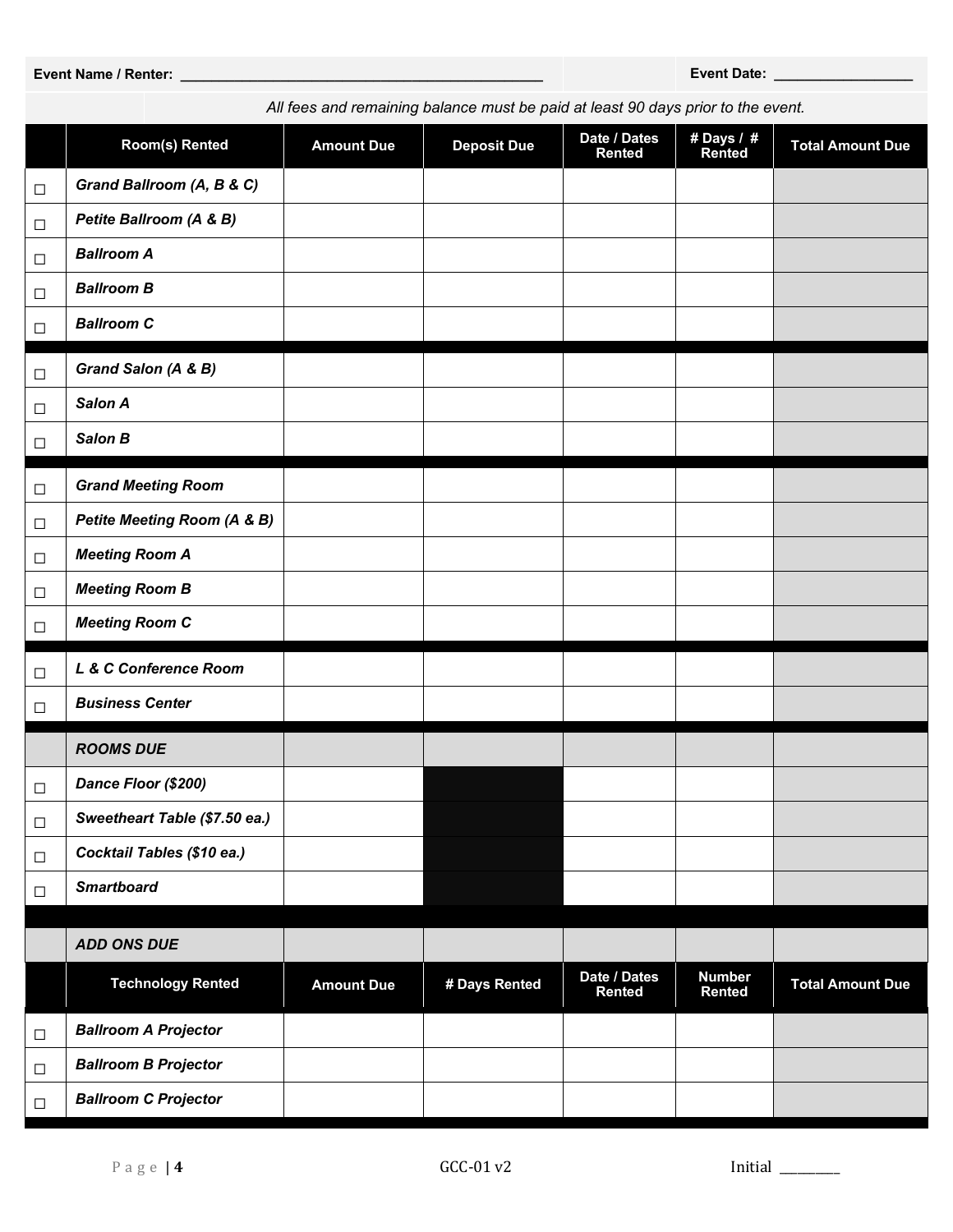| $\Box$ | <b>Salon A Projector</b>           |  |  |  |
|--------|------------------------------------|--|--|--|
| $\Box$ | <b>Salon B Projector</b>           |  |  |  |
| $\Box$ | <b>Grand Meeting Rm Projector</b>  |  |  |  |
| $\Box$ | <b>Meeting Room A Projector</b>    |  |  |  |
| $\Box$ | <b>Meeting Room B Projector</b>    |  |  |  |
| $\Box$ | <b>Meeting Room C Projector</b>    |  |  |  |
| $\Box$ | Podium                             |  |  |  |
| $\Box$ | <b>Podium with Microphone</b>      |  |  |  |
| $\Box$ | <b>Podium with Computer</b>        |  |  |  |
| $\Box$ | <b>Handheld Microphone</b>         |  |  |  |
| $\Box$ | <b>Lapel Microphone</b>            |  |  |  |
| $\Box$ | <b>XLR Input</b>                   |  |  |  |
| $\Box$ | A / V Rack                         |  |  |  |
| $\Box$ | <b>Weekend Hourly A/V Tech</b>     |  |  |  |
| $\Box$ | Hourly A/V Tech                    |  |  |  |
| $\Box$ | Red Wine Fee (\$200)               |  |  |  |
| $\Box$ | <b>Stadium Speakers/ Spotlight</b> |  |  |  |
| $\Box$ | <b>Dressing Lounges (\$250)</b>    |  |  |  |
|        | <b>TOTAL DUE</b>                   |  |  |  |

| <b>Additions</b>      | <b>Total Due</b> | <b>Deposit</b><br>Paid | <b>Date</b><br>Paid | <b>Additional</b><br><b>Fees Paid</b>                        | <b>Date</b><br>Paid | <b>Payment</b><br><b>Type</b> | Receipt # | <b>Balance Due</b> |
|-----------------------|------------------|------------------------|---------------------|--------------------------------------------------------------|---------------------|-------------------------------|-----------|--------------------|
|                       |                  |                        |                     |                                                              |                     |                               |           |                    |
|                       |                  |                        |                     |                                                              |                     |                               |           |                    |
|                       |                  |                        |                     |                                                              |                     |                               |           |                    |
|                       |                  |                        |                     |                                                              |                     |                               |           |                    |
|                       |                  |                        |                     |                                                              |                     |                               |           |                    |
| CK= Check<br>CH= Cash |                  |                        |                     | MO= Money Order VA= Visa MC= Mastercard AE= American Express |                     |                               |           | DV= Discover       |

**Cancellation, rescheduling or full payment must be received 91 days from event.**

91 days from event: \_\_\_\_\_\_\_\_\_\_\_\_\_\_\_\_\_\_\_\_\_\_\_\_\_\_\_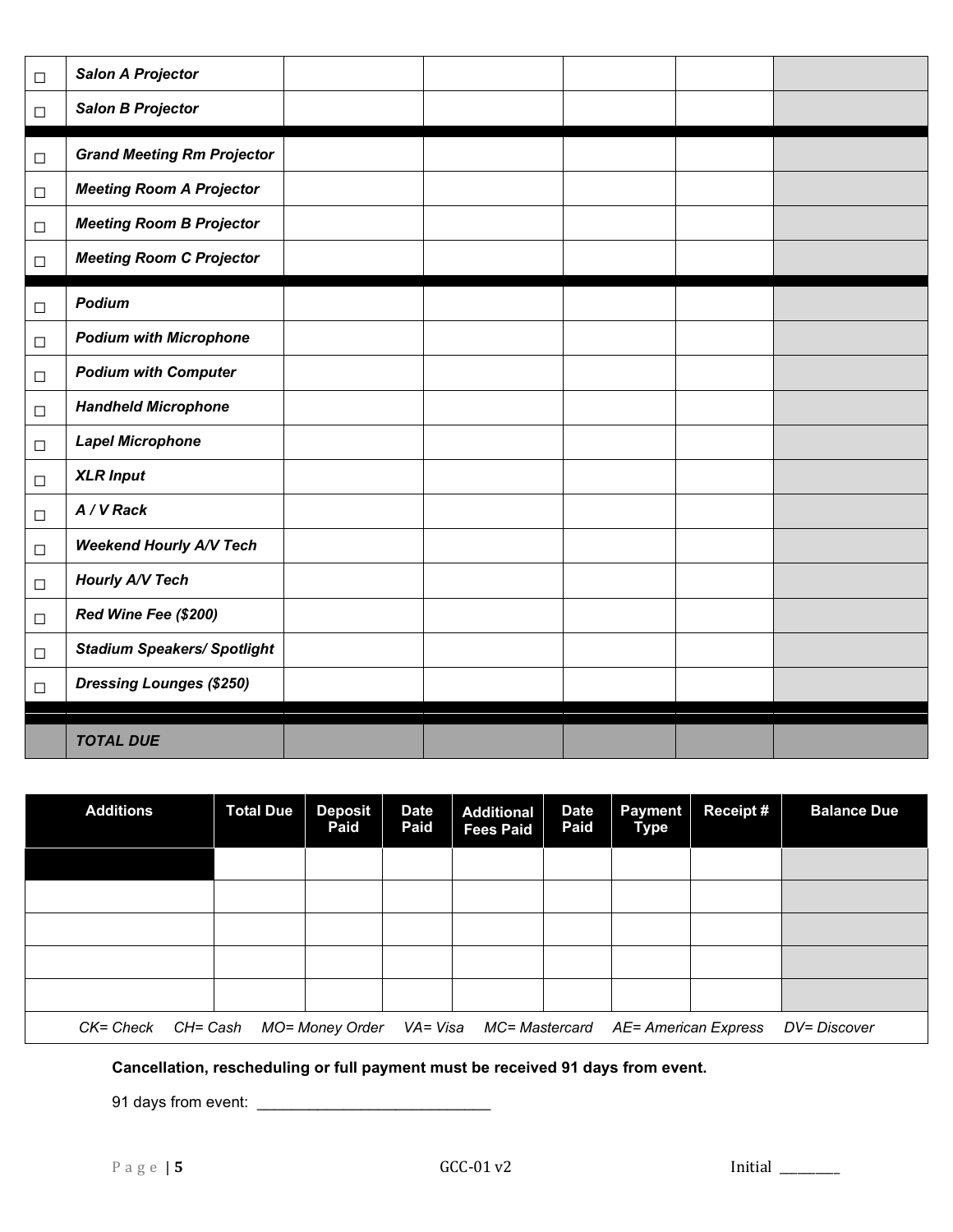## **Terms of Agreement**

## *Lease / Damage Terms*

- 1. The lessee agrees to abide by and follow any and all applicable rules and policies set out in the initialed pages of the rental form. Lessee also agrees to follow any and all applicable state and federal laws in relation to lessee's event.
- 2. Gateway Conference Center is a government facility owned by Chester County. As such, Chester County reserves the right to refuse any request.
- 3. The lessee herein agrees to indemnify and hold harmless the County of Chester and/or its agents or employees or servants, who shall for any reason become legally obligated to pay any sum of money for injuries or damages occurring during the period of this lease, against any and all claims or demands, or damages in any way arising from the lessee's use of the Gateway Conference Center, including but not limited, to the existence of event attendees on the Center's grounds. Indemnification is not limited and includes any liability or payment (including costs and attorney fees) by reason of any damages or bodily injury (including death) sustained by any person or persons or on account of damage to property including the loss of the use thereof arising out of or in connection with this agreement. This indemnification means that the lessee herein assumes full responsibility for the character, acts and conduct of all persons admitted to the premises or any portion of the said building who are on-site as a result of their rental/event including, but not limited to guests, vendors and rental party. This indemnification clause cannot be changed or modified in any way for any organization/group.
- 4. The lessee (individual and/or organization) using the building is responsible for damages to the property and person(s) occurring during the time of use.
- 5. The lessee and all person(s) using the facilities shall adhere strictly to the rules, regulations, and ordinances of the County of Chester and South Carolina Fire Department. If the event being held becomes such that the recommendation of the law enforcement officer is to decide the event must stop, then the persons using the building will stop the event and vacate the building.
- 6. The County of Chester retains the right and authority to cancel the lease or discontinue the lease or admission of other people to the building at such time that's in the best judgment of the County of Chester or its duly authorized representative, the conduct of the persons using the building appears to be present danger to the safety of other people or to the premises.
- *7.* The within lease agreement shall not be assigned or sublet in any manner whatsoever unless written permission is gained from the County of Chester prior to the event.
- *8.* Lessee should be aware that Gateway Conference Center is monitored by CCTV. If you are shown on camera breaking the Terms of Agreement you will be charged accordingly.
- *9.* Lessee's should be cognizant of room capacities. Events that exceed the capacity of the room cannot be accommodated. Gateway Conference Center will NOT setup a room that exceeds room capacity. Lessees should not plan to use the building's common areas including lobbies and solarium to exceed seating.
- 10. No smoking in the building. Any damage caused by smoking will result in a forfeiture of deposit and may result in additional charges depending on the extent of the damages.
- 11. The deposit of \$500 per room will ONLY be refunded if there are no damages to the building, furniture or kitchen equipment, no rules are broken by the persons using the facility and / or their guest and the premises are cleaned according to the refund policy and terms of agreement.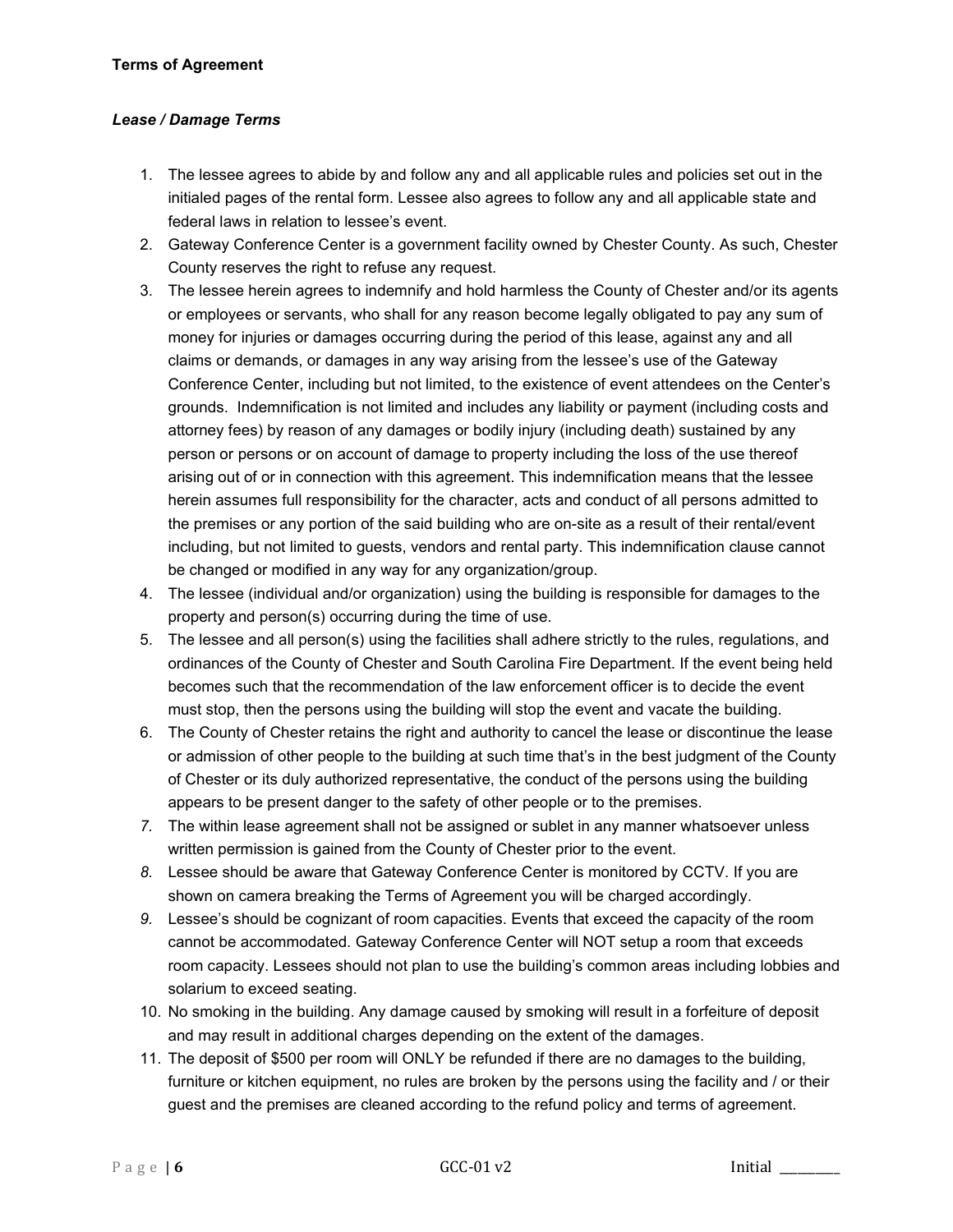- 12. Any stains left on the carpet or furniture, particularly red/pink stains, that our cleaning crew is unable to remove will automatically result in a minimum \$250 fine which will be deducted from the deposit. This fine may be more than \$250 depending upon the size of the stain. Any gum or wax found in the carpet or furniture after your event will also result in a \$250 charge from your deposit.
- 13. Excessive stains left on the carpet or furniture will also result in a minimum \$250 fine which will be deducted from the deposit. Events which require excessive cleaning of food from carpeting, garbage bag drag stains, or any excessive mess such as large items on the floor, excessive glitter in the carpeting or stained chairs will also result in a minimum \$250 fine which will be deducted from the deposit.
- 14. All exterior doors must be shut and locked upon exit from the facility. If any door is left unlocked and/or open from an event lessee will automatically forfeit deposit. Lessee is responsible for checking every door that leads to the exterior before exiting.
- 15. Lessee should shut and lock their interior doors before exiting to ensure safety of their room. If rented rooms are left open and another event damages the space, original lessee will be held responsible for damage.
- 16. South Carolina fire marshal requires crowd management for any event exceeding 249 attendees. At least one crowd manager must be provided per 250 attendees. Crowd managers must be provided by the Chester County Sheriff's Office.

# *Food & Alcohol Terms*

- 17. As part of the indemnification of the County of Chester, past and present Chester County Council, and/or past or present agents, employees or affiliates, user agrees not to serve or have available alcoholic beverages without hiring a licensed bartender and the recommended number of law enforcement / security officers. Officers must be within the County of Chester (a list can be obtained from the Sheriff's Office). The Chester County Sheriff's Office will recommend the number of officers needed and does require a separate Agreement to be executed. See page 2 for complete details on alcohol policy.
- 18. If alcohol is being sold, lessee is required to provide Host Liquor Liability insurance and/or liquor license. It is recommended that lessee obtains the liquor license at least one month prior to the event. Alcohol cannot be sold without a liquor license, which must be visible during the entirety of the event. Lessee is responsible for informing the Center if alcohol is being served and/or sold.
- 19. Alcohol is permitted in the building, but all requirements must be met with licensing, etc.
- 20. If red wine or red grape juice is served, there will be an additional \$200 non-refundable corking fee charged. Lessee will still be responsible for any damages caused by red wine and/or grape juice spillage. Anyone caught serving red wine or red grape juice without paying the \$200 corking fee will forfeit their deposit.
- 21. All food and trash shall be taken out of the building at the end of the event. All trash shall be bagged and placed inside the outdoor trash receptacle located at the rear of the facility. Lessee will forfeit part of their deposit for any trash left lying on the ground.
- 22. No food or beverages may be served from the lobby or common areas. Food must be served inside the lessee's rented space(s).
- 23. Guests may not serve their own alcohol. All alcohol must be served at the bar by the bartender.
- 24. No individual bottles of alcohol (excluding beer that was served by a bartender) are allowed outside of the bar. No kegs are allowed.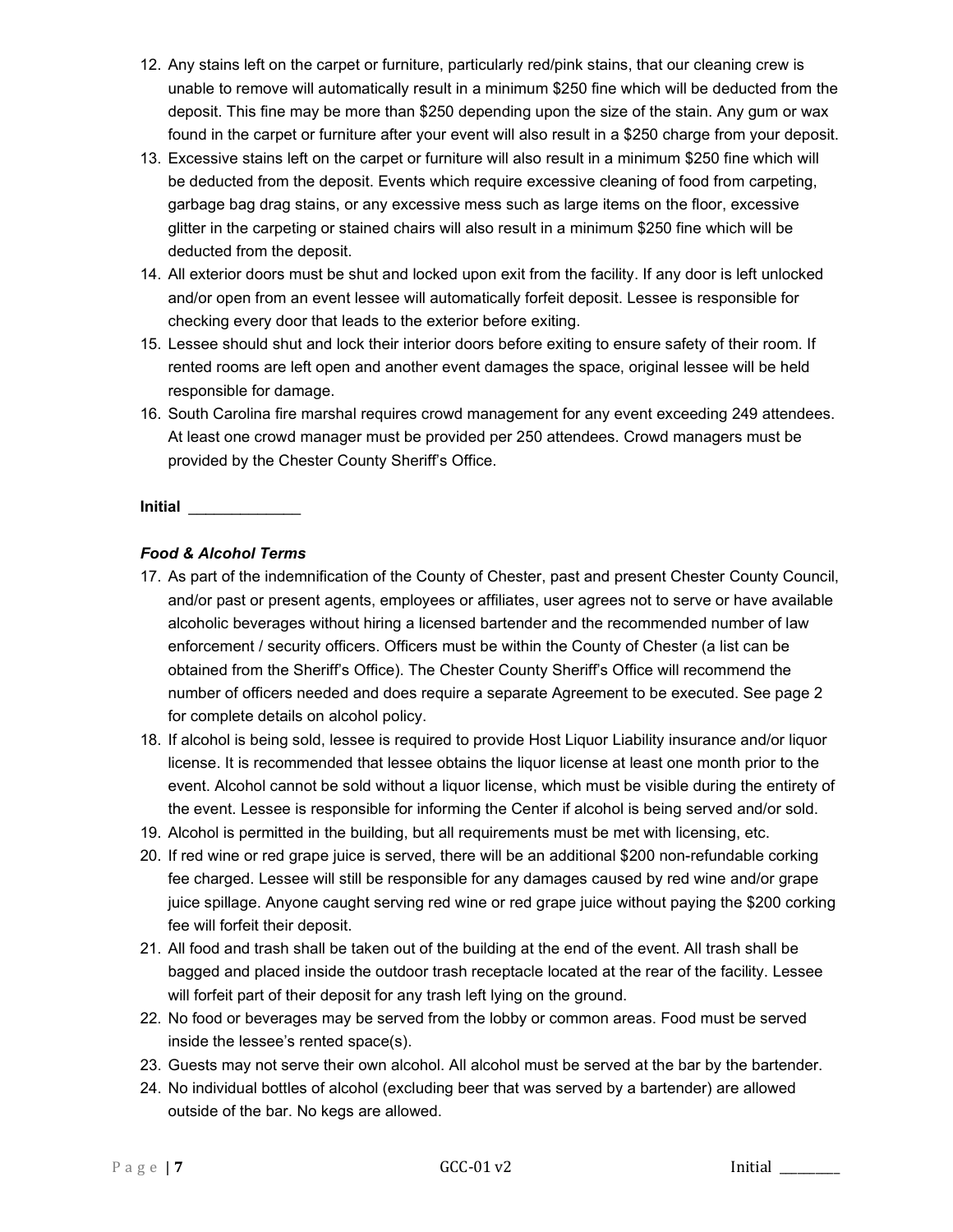- 25. Bartender is responsible for checking ID's for underaged guests. The Gateway Conference Center, Chester County, past and present Chester County Council, past and present employees and agents, and affiliates will be held harmless in the event any underage guest is served.
- *26.* **All food at events must be provided by a licensed and insured caterer.** If caterer works out of a restaurant, they must have a DHEC rating of A or B. The Center must receive a copy of the caterer's business license (or W-9), certificate of liability insurance and DHEC rating.
- 27. Every trash can in rented / used room(s) must be emptied and removed including the lobbies, kitchen and dressing rooms.
- 28. All large pieces of trash including food, programs, napkins, plates, rose petals, etc. must be swept / cleaned off the floor and disposed of with all trash in cans or your deposit will be deducted accordingly.
- 29. Trash is not to be dragged on the carpeting. Larger trash cans should be used to collect smaller bags to transport to the outside receptacle. Drag marks on the carpet will result in a deduction of security deposit.
- 30. If ice scoop is missing after the event lessee will forfeit \$50 from deposit.

# *Event / Room Access Terms*

- 31. There may be other events occurring in the building during your event. The only way to have guaranteed, exclusive access to the building the day of your event is to rent the entire building.
- 32. Room configuration must be submitted and approved no later than 14 days prior to the event. Changes to the room configuration after approval are the responsibility of the lessee. Gateway Conference Center will NOT make any changes to the room layout after the room configuration has been approved. Gateway staff will not move furniture for lessee or provide additional furniture after room configuration has been received by Gateway staff.
- 33. If lessee insists upon changes to room configuration there is a charge of \$100 the first hour and \$50 per hour after that. The minimum charge will be \$100. Charges are deducted from deposit.
- 34. Rental time is from 8 AM to midnight the day of the rental. Lessees may be allowed to access the room(s) for setup **no earlier** than 3 PM the day prior to their rental date depending upon availability. Access to the rented room(s) prior to 8 AM on the rental date is NOT guaranteed and must be confirmed with Gateway Conference Center.
- 35. Access to rooms after 3 PM the day prior to rental is for setup/rehearsal only. Rehearsal dinners may not be held in the rented room(s) during this time. Any request for access before 3 PM will be refused. Any member of the event party that arrives before 3 PM to setup will not be allowed entry to the building. All lessees and their vendors must make appointments to walk through the venue prior to their event. Walkthroughs cannot exceed one hour, even if all parties are not present at the start of the appointment.
- 36. Lessee does not have access to the Center after 1 AM the night of the event. All cleanup is to be done immediately after the event. All events must end at midnight. Midnight to 1 AM is for cleanup only. Music must be off, guests must leave the building and no food or alcohol is to be served after midnight. Any event going over midnight will lose their deposit and will be shut down.
- 37. Lessee will only use the room(s) rented. Lessee is not allowed to use the lobbies and/or solarium as part of their event. All food / beverages must be located inside the rented room(s).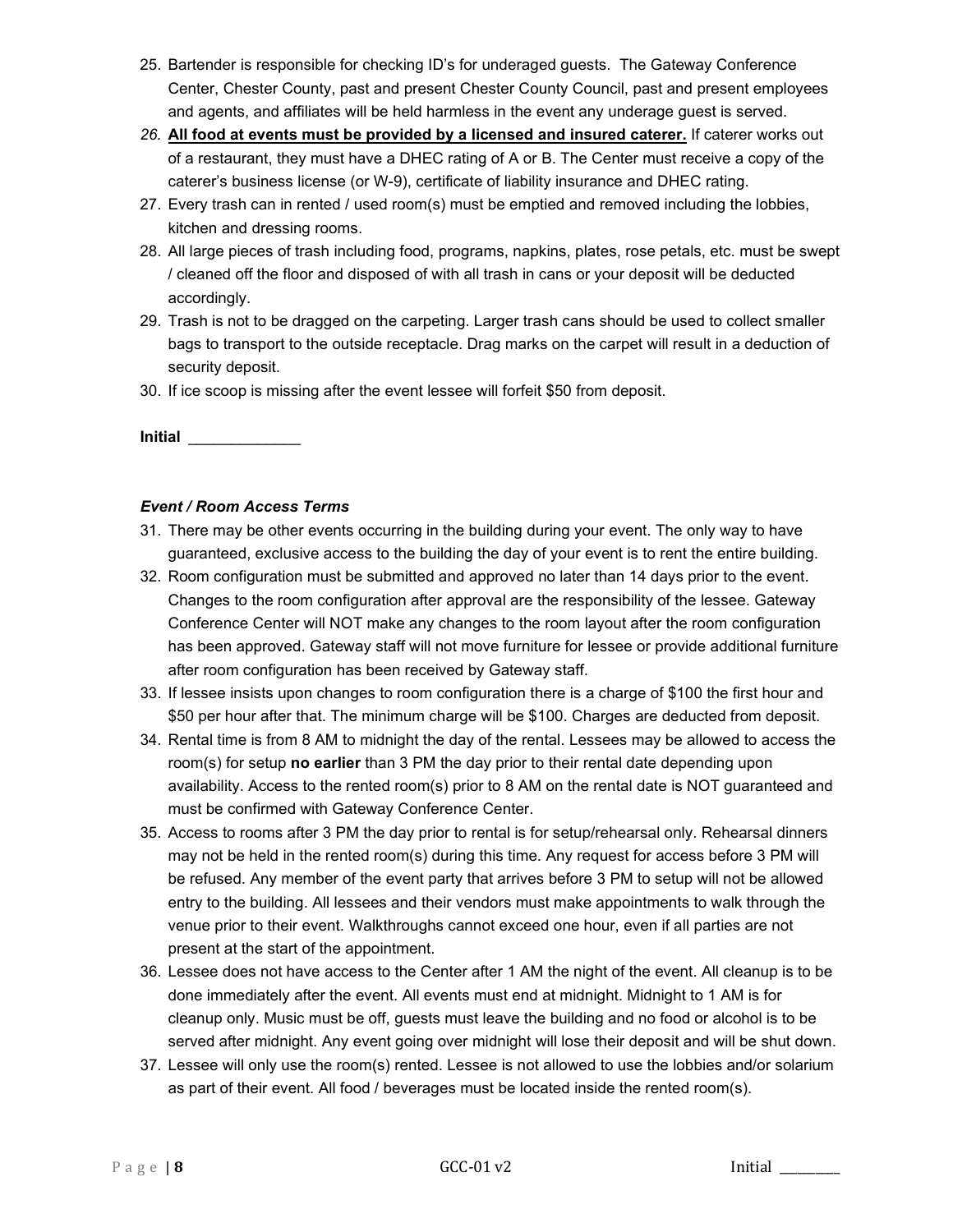- 38. Public areas such as parking lots, solarium, lobby and bathrooms are not to be blocked. Other events may be occurring at the same time as lessee's event and blocking common areas from use will result in a loss of deposit.
- 39. Keys / keycard must be either returned via the outside dropbox or given to Gateway Conference Center staff no later than 12 PM the first business day after the event. Any key or keycard not returned will result in a \$100 forfeiture of deposit.

# *Decorating / Delivery Terms*

- 40. Dependent upon room(s) availability, deliveries such as stage, furniture, etc. can be delivered to the room(s) rented before 3 PM if no other event has rented the room the day prior to the lessee's event. It is the lessee's responsibility to confirm this availability. Lessee is also responsible for making sure all décor/furniture from outside sources is taken off-site the day of the event, unless Gateway Conference Center has indicated it may remain overnight.
- 41. The Gateway Conference Center is not responsible for the correctness of lessee's deliveries. Lessee is responsible for delivered goods and decorations. Lessee does hereby acknowledge that the Center has other guests / events in the building at various times each day and cannot be held responsible for correctness, damages, or disappearance of delivered goods.
- 42. To ensure correctness of deliveries lessee is advised to have all deliveries made when someone from the event is available on site.
- 43. The Gateway Conference Center is not responsible for any items left in the building after the lessee's event. Please make sure that all items brought into the building are taken out at the end of the lessee's event.
- 44. If the Gateway Conference Center has approved leaving items in the building for a secondary vendor to pick up such as stage, furniture, etc. then vendor must pick up items no later than 11 AM on the date Gateway Conference Center has indicated (most commonly the first business day after the event).
- 45. Gateway Conference Center is not responsible for the setup or breakdown of any décor/furniture from outside vendors including, but not limited to, stage, tables, chairs, couches, etc.
- 46. Candles are permitted in the building but must be enclosed in a container. Fireworks (including sparklers) are prohibited. Smoke machines are also prohibited or devices causing fire and/or smoke are also prohibited.
- 47. Only the table(s) and chair(s) located in the lessee's rented rooms can be used at the lessee's event. The Center's furniture in common areas and dressing rooms shall not be moved or modified. All furniture, art, etc. must be undamaged and accounted for after the event or lessee will be responsible for replacement. **Moving the furniture in common areas will result in a deposit deduction of \$250, this includes couches, chairs, cocktail tables, makeup chairs in dressing rooms, high top chairs in front hallway, bistro chairs in front hallway and wooden lobby tables.**
- 48. Staples, tacks, tape, command strips, glue and / or paint on the furniture, walls, floors, and / or ceilings of the building are prohibited. Adhesives of any type on the dance floors are prohibited.
- 49. Lessee will not steam or iron tablecloths on the tables. Any warped table will result in a \$100 reduction from deposit.
- 50. Use of two dressing rooms (one set- located together) is included with the rental of Ballroom C, Petite or Grand Ballroom.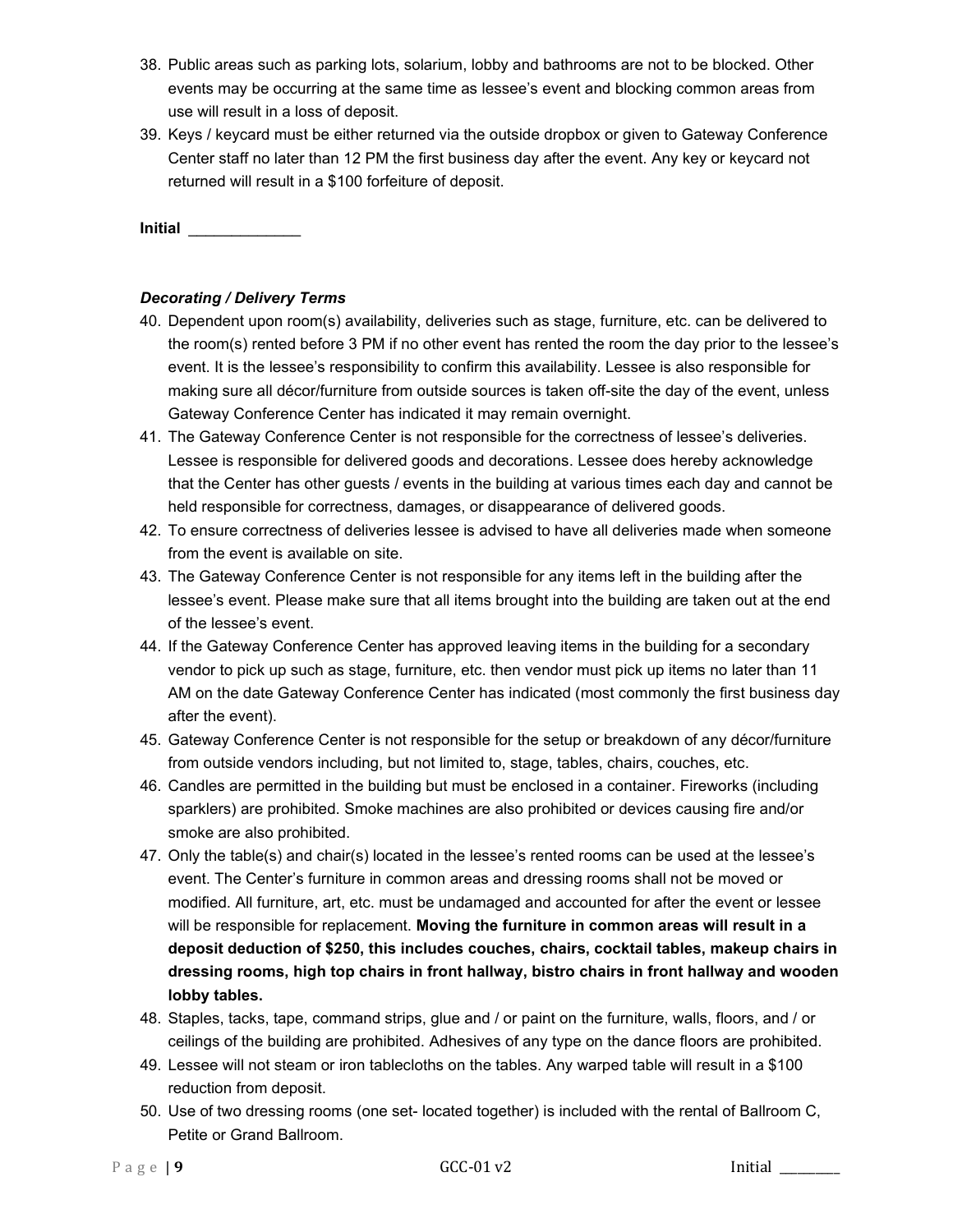- 51. Lessees may be allowed to rent dressing rooms. First right of refusal is given to renters of Ballroom C, Petite or Grand Ballroom. Dressing rooms will not become available unless Grand Ballroom, Ballroom C or Petite Ballroom has been rented and lessee has declined to use additional dressing rooms.
- 52. Pipe and drape must be free standing (not attached to walls, dance floor, doors, ceiling, etc.). Pipe and drape must not obscure exit signs or exit doors.
- 53. Lessee is responsible for picking up the keys from the Center before 5 PM the day before the event. Events held on Saturday and Sunday must pick up their keys the Friday before the event. Keys and keycard must be returned by 12 PM the first business day after the event.

# *Payment / Technology Terms*

- 54. Advanced bookings (more than 90 days prior to the event) are required to pay the security deposit (\$500 per room) in full to secure the date. All advance bookings will be required to pay the room rental balance and any other fees in full at least 90 days prior to the event. Events booked less than 90 days of the event, must pay the security deposit, room rental rate and any other fees in full to save the date.
- 55. Room layout, catering information (current insurance, business license and DHEC rating), technology needs, and security information are all due no later than 14 days prior to the event.
- 56. Charging a fee for valet parking and / or selling tickets at the door is strictly prohibited unless lessee obtains prior written permission from the Gateway Conference Center management.
- 57. Lessee is responsible for payment of any technology used at the event. It is the responsibility of the lessee to contact the Center at least two weeks prior to the event to schedule technology. Technology fees must be paid before the event. Technology requests received less than 14 days prior to the event will be refused.
- 58. All technology including computers, projectors and televisions must be turned off before exiting.
- 59. Photos and text for the LED sign should be emailed at least seven days prior to the event to *[kimberly@choosegateway.com](mailto:kimberly@choosegateway.com)*. Text and photo will be displayed on the LED sign the day of the event. Text and photos are not guaranteed and will only be displayed if the sign is in good working order and photo and text were received at least seven days prior to the event.
- 60. Each page of this form must be initialed signifying that the lessee has read and acknowledged the rules, regulations and fees noted on this signed page and throughout the entire rental form and amenities page. Terms of agreement must be initialed at each section.
- 61. Signing the terms of agreement and initialing each section signifies that the lessee has read and understands the rental policies and all fees detailed in the Terms of Agreement and on the initialed pages and will adhere to the fees, rules and guidelines set forward. The Terms of Agreement are subject to change without notice.
- 62. Lessee must be at least 18 years of age at the time of the deposit.

**Initial** *\_\_\_\_\_\_\_\_\_\_\_\_\_*

| Signature of Responsible Party    | Date: |  |
|-----------------------------------|-------|--|
|                                   |       |  |
|                                   |       |  |
| Printed Name of Responsible Party |       |  |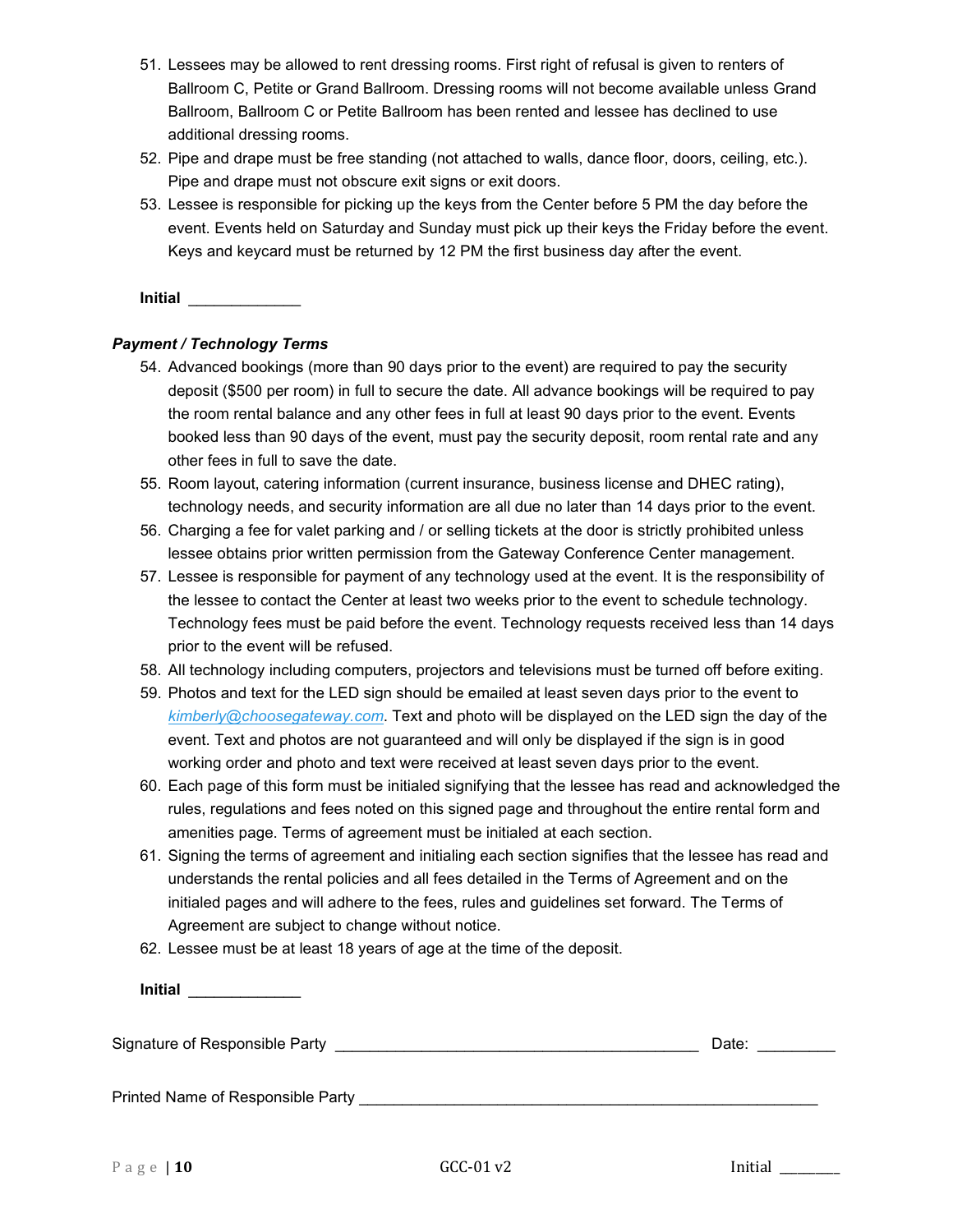## *Gateway Table Sizes and Seating*

| 5' Rounds (limited availability)                   | Holds $6 - 8$ guests  |  |  |  |  |
|----------------------------------------------------|-----------------------|--|--|--|--|
| 6' Rounds                                          | Holds $8 - 10$ guests |  |  |  |  |
| 6' Rectangles (limited availability)               | Holds $6-8$ guests    |  |  |  |  |
| 8' Rectangles                                      | Holds $8 - 10$ guests |  |  |  |  |
| 4' rounds <i>(limited availability)</i>            | Holds $2 - 4$ guests  |  |  |  |  |
| Banquet Chairs (chiavari chairs are not available) |                       |  |  |  |  |

3' Cocktail Tables

*Layouts must be sent to the Gateway Conference Center on the provided diagrams at least two weeks prior to the event. Please check the numbers available for items noted as limited availability. Requests will be honored first come, first served.*

#### *Emergency Exits*

Gateway Conference Center will not set up any room in a manner that blocks emergency exits or obstructs exit signs. If lessee moves furniture within the room, lessee is responsible for ensuring that emergency exits/routes are not blocked or obstructed and that exit signs are visible. This means that use of pipe and drape cannot block/cover doors or cover exit signs. Exit signs must be visible for the duration of any event. Exit routes and room capacities are clearly posted outside each room. Lessees take full responsibility for any blocked routes or obstructed signs. If fire alarm is pulled for any reason other than a fire or emergency, lessee will forfeit their deposit. The fire marshal has been known to stop by events and you may be fined for any infractions regarding obstructed exits.

#### *Room Measurements*

Events that exceed the capacity of the room cannot be accommodated. Room capacities vary with types of setups from banquet to auditorium. Gateway Conference Center will NOT set up a room that exceeds room capacity. Lessees should not plan to use the building's common areas including lobbies and solarium to exceed rented room's seating capacity.

| Grand Ballroom (Ballroom A, B, C) | $9,655$ sq. ft. |
|-----------------------------------|-----------------|
| Petite Ballroom (Ballroom A & B)  | 5,140 sq. ft.   |
| Ballroom A                        | $2,510$ sq. ft. |
| Ballroom B                        | 2,630 sq. ft.   |
| Ballroom C                        | 4,515 sq. ft.   |
| <b>Grand Salon</b>                | 2,852 sq. ft.   |
| Salon A (113)                     | 1,406 sq. ft.   |
| Salon B (114)                     | 1,446 sq. ft.   |
| <b>Grand Meeting</b>              | 3,082 sq. ft.   |
| Meeting Room A (119)              | $1,073$ sq. ft. |
| Meeting Room B (120)              | $1,055$ sq. ft. |
| Meeting Room C (121)              | 936 sq. ft.     |

#### **LED Sign**

Photos and text for the LED sign are displayed at no charge. Photos should be emailed at least seven days prior to the event to *kimberly@choosegateway.com*. Text and photo will be displayed on the LED sign on the day of the event. Event info will only be displayed if the sign is in good working order and was received at least seven days prior to the event. Displays on LED sign are not guaranteed.

| <b>Bride's Name</b> |           |         |
|---------------------|-----------|---------|
| Groom's Name        |           |         |
| <b>Married Name</b> |           |         |
| Ceremony Time       |           |         |
| <b>Event Name</b>   |           |         |
| Event Date/Time     |           |         |
| Page   $11$         | GCC-01 v2 | Initial |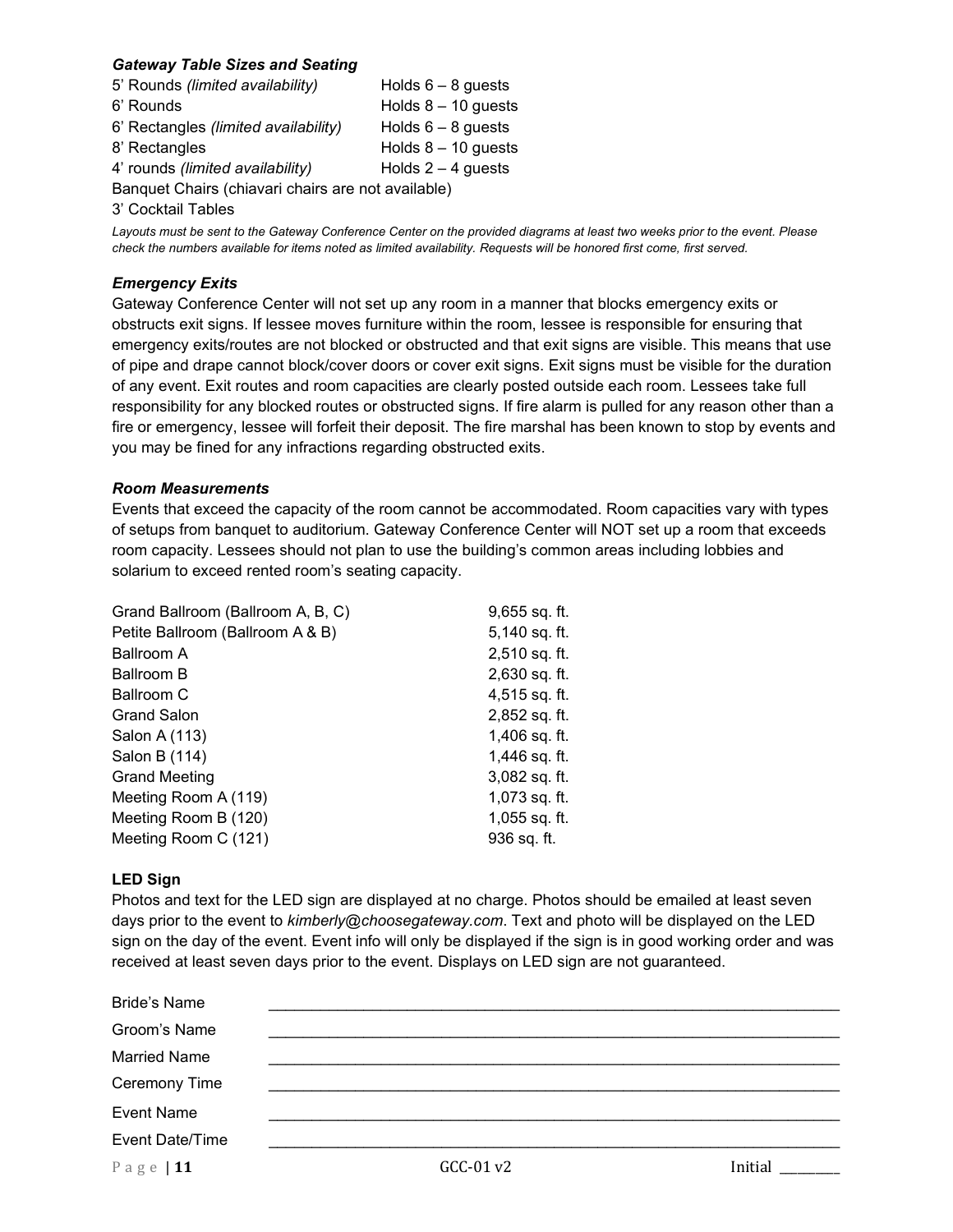## **Event Planning Prior to Event**

Lessee, caterer, decorator, planner and any member of lessee's party must make an appointment with the Gateway Conference Center for any walkthroughs prior to the event. Walkthroughs cannot exceed one hour. If members of the lessee's party are late, the appointment must still end at the scheduled one hour mark. Appointments cannot exceed the Gateway Conference Center's regular hours.

## **Day of Event**

Point of Contact Day of Event \_\_\_\_\_\_\_\_\_\_\_\_\_\_\_\_\_\_\_\_\_\_\_\_\_\_\_\_\_\_\_\_\_\_\_\_\_\_\_\_\_\_\_\_\_\_\_\_\_\_\_\_\_\_\_\_\_\_\_

Contact Phone Number **Example 20** 

Additional Point of Contact Day of Event \_\_\_\_\_\_\_\_\_\_\_\_\_\_\_\_\_\_\_\_\_\_\_\_\_\_\_\_\_\_\_\_\_\_\_\_\_\_\_\_\_\_\_\_\_\_\_\_\_\_\_

Contact Phone Number \_\_\_\_\_\_\_\_\_\_\_\_\_\_\_\_\_\_\_\_\_\_\_\_\_\_\_\_\_

I give permission for any of the following people to pick up the keys / cleaning checklist.

Gateway Conference Center will not make any changes to room layout made by anyone other than the person listed on page 1 as the lessee. If you would like someone else to be able to make changes, please list them below.

\_\_\_\_\_\_\_\_\_\_\_\_\_\_\_\_\_\_\_\_\_\_\_\_\_\_\_\_\_\_\_\_\_\_\_\_\_ \_\_\_\_\_\_\_\_\_\_\_\_\_\_\_\_\_\_\_\_\_\_\_\_\_\_\_\_\_\_\_\_\_\_\_\_\_\_\_

\_\_\_\_\_\_\_\_\_\_\_\_\_\_\_\_\_\_\_\_\_\_\_\_\_\_\_\_\_\_\_\_\_\_\_\_\_ \_\_\_\_\_\_\_\_\_\_\_\_\_\_\_\_\_\_\_\_\_\_\_\_\_\_\_\_\_\_\_\_\_\_\_\_\_\_\_

\_\_\_\_\_\_\_\_\_\_\_\_\_\_\_\_\_\_\_\_\_\_\_\_\_\_\_\_\_\_\_\_\_\_\_\_\_ \_\_\_\_\_\_\_\_\_\_\_\_\_\_\_\_\_\_\_\_\_\_\_\_\_\_\_\_\_\_\_\_\_\_\_\_\_\_\_

\_\_\_\_\_\_\_\_\_\_\_\_\_\_\_\_\_\_\_\_\_\_\_\_\_\_\_\_\_\_\_\_\_\_\_\_\_ \_\_\_\_\_\_\_\_\_\_\_\_\_\_\_\_\_\_\_\_\_\_\_\_\_\_\_\_\_\_\_\_\_\_\_\_\_\_\_

## **THIS SECTION IS TO BE COMPLETED WHEN PICKING UP KEY(S)**

#### **Sign for Cleaning Checklist**

I received a copy of the cleaning checklist and will adhere to its rules and regulations.

Sign Here: \_\_\_\_\_\_\_\_\_\_\_\_\_\_\_\_\_\_\_\_\_\_\_\_\_\_\_\_\_\_\_\_\_\_\_\_\_\_\_\_\_\_\_\_\_\_\_\_\_\_\_\_\_\_\_\_\_\_\_\_\_\_\_\_\_\_

#### **Keys**

*Keys and keycard can be picked up from the Gateway Conference Center office after 3 PM the day before the event. Lessees with weekend events must pick up their keys the Friday prior to their event.*

#### **Release of Keys**

The person signing below will be held responsible for returning the keys and keycard either in person or via the outside drop box. A walkthrough may also be required.

I acknowledge that I, the below signed, picked up the following keys to The Gateway Conference Center and will be responsible for returning the keys the first business day after the event. Failure to return the key and/or keycard will result in a \$100 forfeiture of security deposit.

| Keys Picked Up:  |  |
|------------------|--|
| Sign Here:       |  |
| Print Name Here: |  |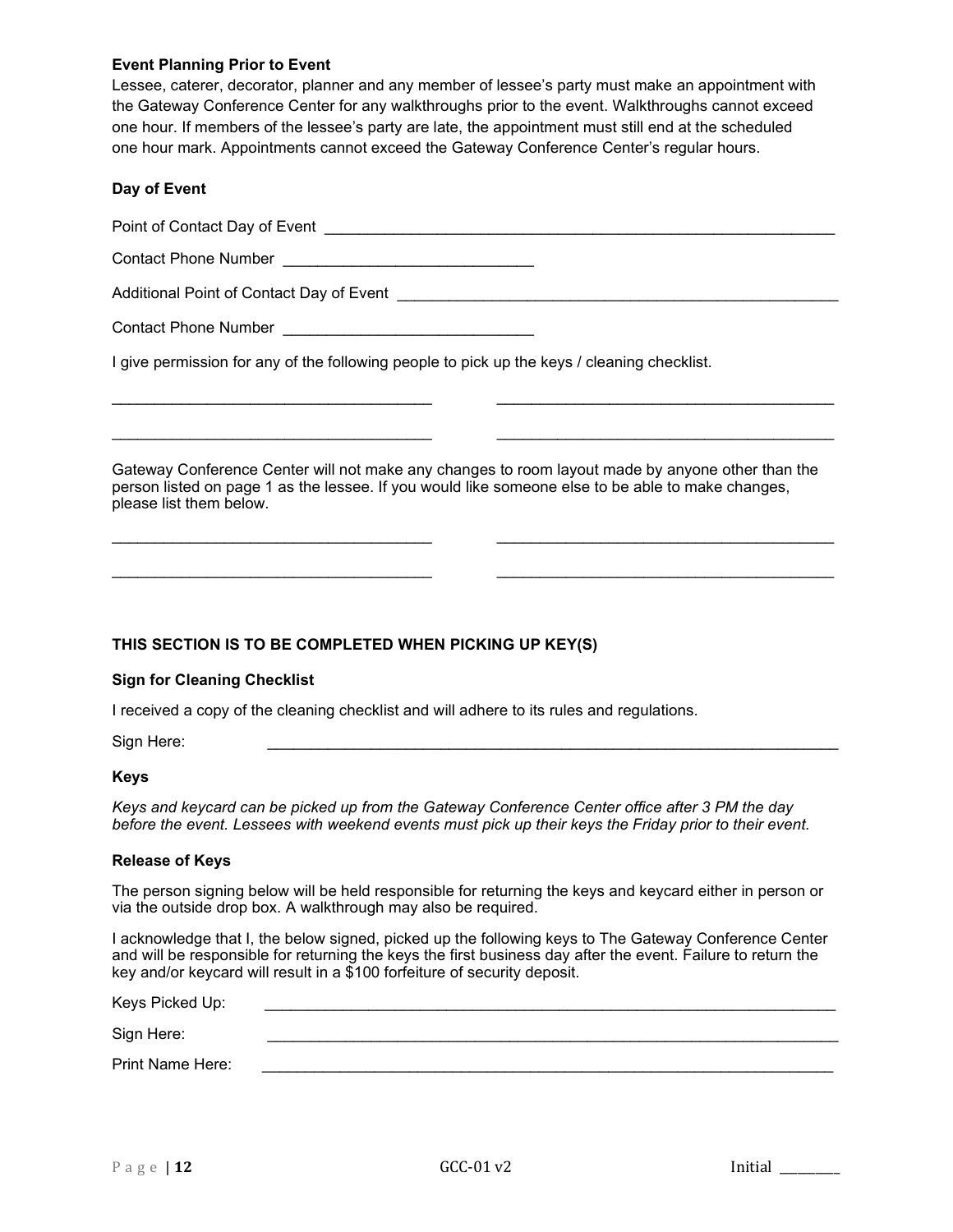## **GATEWAY CONFERENCE CENTER WEEKDAY (Sunday – Thursday) FACILITY RENTAL FEES**

Rental rates are subject to change. Dates are not reserved until deposit of room is received. Security deposits are refundable if terms of agreement are met. All fees must be paid at least 90 days prior to the event. Security deposit of \$500 per room is in addition to the room rate.

| <b>Room Name</b>            | <b>Square</b><br><b>Footage</b> | <b>Rate Per Day</b><br>8 AM - 12 AM   | <b>Hourly Rate</b><br>4 hr. min. | <b>Security</b><br><b>Deposit</b> | <b>Total with</b><br><b>Deposit</b> |
|-----------------------------|---------------------------------|---------------------------------------|----------------------------------|-----------------------------------|-------------------------------------|
| Grand Ballroom (A, B, C)    | 9,655 sq. ft.                   | \$4,800                               | N/A                              | \$500                             | \$5,300                             |
| Petite Ballroom (A & B)     | 5,140 sq. ft.                   | \$2,400                               | N/A                              | \$500                             | \$2,900                             |
| <b>Grand Salon</b>          | 2,852 sq. ft.                   | \$1,200                               | N/A                              | \$500                             | \$1,700                             |
| <b>Grand Meeting</b>        | 3,064 sq. ft.                   | \$1,350                               | N/A                              | \$500                             | \$1,850                             |
| Petite Meeting Room (A & B) | 2,128 sq. ft.                   | \$1,260                               | N/A                              | \$500                             | \$1,760                             |
| <b>Ballroom A</b>           | 2,510 sq. ft.                   | \$1,366                               | N/A                              | \$500                             | \$1,866                             |
| <b>Ballroom B</b>           | 2,630 sq. ft.                   | \$1,126                               | N/A                              | \$500                             | \$1,626                             |
| <b>Ballroom C</b>           | 4,515 sq. ft.                   | \$2,400                               | N/A                              |                                   | \$2,900                             |
| Salon A                     | 1,406 sq. ft.                   | \$51 hrly.<br>\$600<br>\$204 / 4 hrs. |                                  | \$500                             | \$1,100                             |
| <b>Salon B</b>              | 1,446 sq. ft.                   | \$750                                 | \$57 hrly.<br>\$228 / 4 hrs.     | \$500                             | \$1,250                             |
| <b>Meeting Room A</b>       | 1,073 sq. ft.                   | \$660                                 | \$57 hrly.<br>\$228 / 4 hrs.     | \$500                             | \$1,160                             |
| <b>Meeting Room B</b>       | 1,055 sq. ft.                   | \$600                                 | \$51 hrly.<br>\$204 / 4 hrs.     | \$500                             | \$1,100                             |
| <b>Meeting Room C</b>       | 936 sq. ft.                     | \$450                                 | N/A                              | \$500                             | \$950                               |
| L & C Conference Room       | 396 sq. ft.                     | \$210                                 | N/A                              | \$500                             | \$710                               |
| <b>Business Center</b>      |                                 | \$210                                 | N/A                              | \$500                             | \$710                               |

• *All rentals include the tables, chairs and one setup. Gateway Conference Center does not have any linens or décor.*

- *Dance floor is included at no charge with the rental of Grand Ballroom, Ballroom A, Ballroom B, Petite Ballroom, Grand Meeting and Grand Salon. All other rentals must pay an additional \$200 for the dance floor.*
- *Rental of Grand Ballroom, Petite Ballroom, or Ballroom C combined along with the rental either the Grand Salon or Grand Meeting Room will result in 25% off additional room.*
- *Hourly rentals must be a minimum of four hours and cannot exceed five hours. Hourly rentals must be consecutive hours. Time rented includes the setup and cleanup of the room and caterer/decorator's access to the room. Any hourly rental caught exceeding their rental time will be charged the full price of the room. Hourly rentals will not be given access to the room the day before.*
- *Rental and technology availability and rates are subject to change. Please confirm current rates before booking.*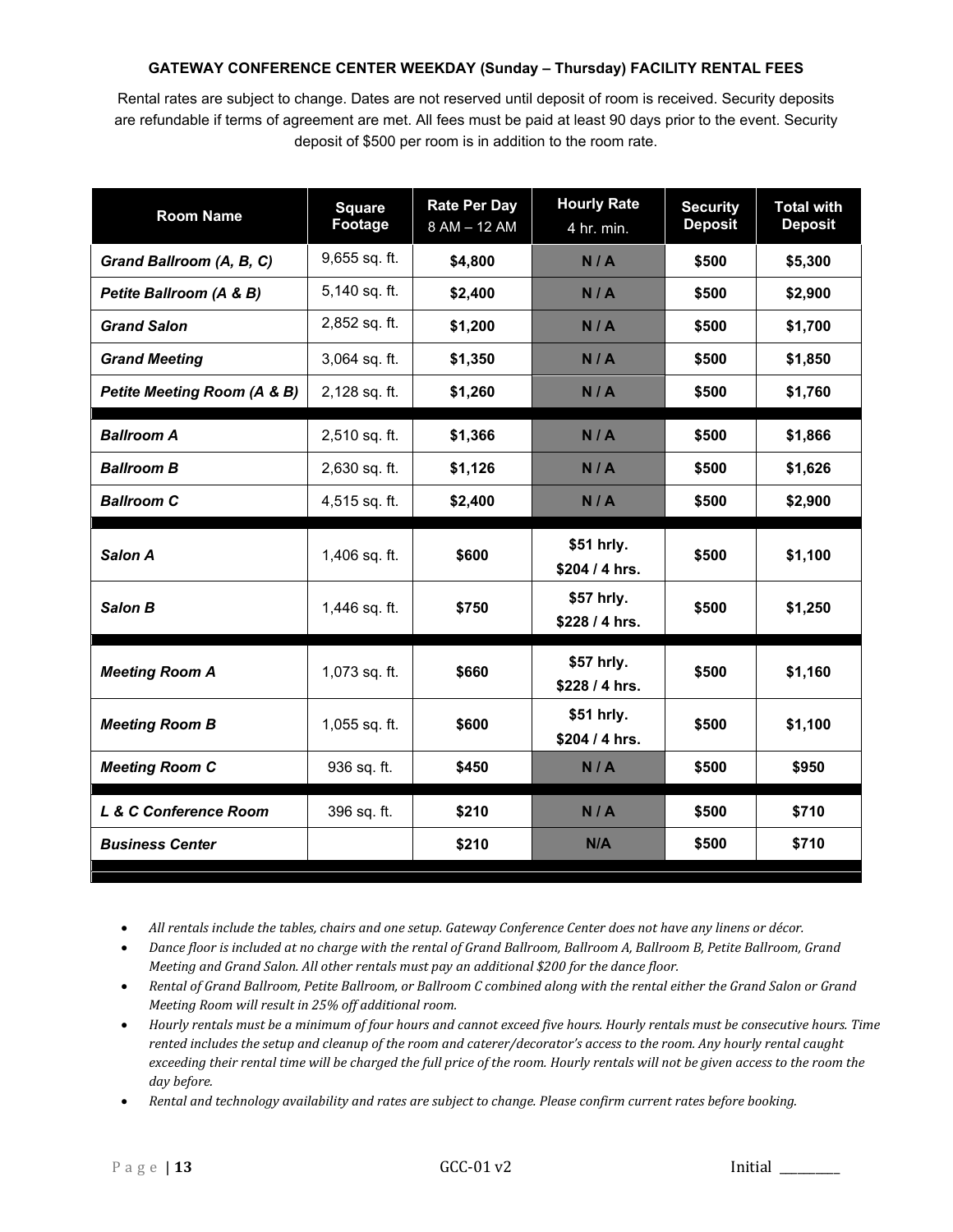## **GATEWAY CONFERENCE CENTER WEEKEND (Friday & Saturday) FACILITY RENTAL FEES**

Rental rates are subject to change. Dates are not reserved until deposit of room is received. Security deposits are refundable if terms of agreement are met. All fees must be paid at least 90 days prior to the event. Security deposit of \$500 per room is in addition to the room rate.

| <b>Room Name</b>           | <b>Square</b><br>Footage | <b>Rate Per Day</b><br>8 AM - 12 AM | <b>Hourly Rate</b><br>4 hr. min. | <b>Security</b><br><b>Deposit</b> | <b>Total with</b><br><b>Deposit</b> |
|----------------------------|--------------------------|-------------------------------------|----------------------------------|-----------------------------------|-------------------------------------|
| Grand Ballroom (A, B, C)   | 9,655 sq. ft.            | \$6,000                             | N/A                              | \$500                             | \$6,500                             |
| Petite Ballroom (A & B)    | 5,140 sq. ft.            | \$3,000                             | N/A                              | \$500                             | \$3,500                             |
| <b>Grand Salon</b>         | 2,852 sq. ft.            | \$1,500                             | N/A                              | \$500                             | \$2,000                             |
| <b>Grand Meeting</b>       | 3,064 sq. ft.            | \$1,688                             | N/A                              | \$500                             | \$2,188                             |
| <b>Petite Meeting Room</b> | 2,128 sq. ft.            | \$1,575                             | N/A                              | \$500                             | \$2,075                             |
| <b>Ballroom A</b>          | 2,510 sq. ft.            | \$1,782                             | N/A                              | \$500                             | \$2,282                             |
| <b>Ballroom B</b>          | $2,630$ sq. ft.          | \$1,407                             | N/A                              | \$500                             | \$1,907                             |
| <b>Ballroom C</b>          | 4,515 sq. ft.            | \$3,000                             | N/A                              | \$500                             | \$3,500                             |
| Salon A                    | 1,406 sq. ft.            | \$750                               | \$64 hrly.<br>\$255 / 4 hrs.     | \$500                             | \$1,250                             |
| Salon B                    | 1,446 sq. ft.            | \$938                               | \$71 hrly.<br>\$285 / 4 hrs.     | \$500                             | \$1,438                             |
| <b>Meeting Room A</b>      | 1,073 sq. ft.            | \$825                               | \$71 hrly.<br>\$285 / 4 hrs.     | \$500                             | \$1,325                             |
| <b>Meeting Room B</b>      | $1,055$ sq. ft.          | \$750                               | \$64 hrly.<br>\$255 / 4 hrs.     |                                   | \$1,250                             |
| <b>Meeting Room C</b>      | 936 sq. ft.              | \$563                               | N/A                              | \$500                             | \$1,063                             |
| L & C Conference Room      | 396 sq. ft.              | \$263                               | N/A                              | \$500                             | \$763                               |
| <b>Business Center</b>     |                          | \$263                               | N/A                              | \$500                             | \$763                               |

• *All rentals include the tables, chairs and one setup. Gateway Conference Center does not have any linens or décor.*

- *Dance floor is included at no charge with the rental of Grand Ballroom, Ballroom A, Ballroom B, Petite Ballroom, Grand Meeting and Grand Salon. All other rentals must pay an additional \$200 for the dance floor.*
- *Rental of Grand Ballroom, Petite Ballroom, or Ballroom C combined along with the rental either the Grand Salon or Grand Meeting Room will result in 25% off additional room.*
- *Hourly rentals must be a minimum of four hours and cannot exceed five hours. Hourly rentals must be consecutive hours. Time rented includes the setup and cleanup of the room and caterer/decorator's access to the room. Any hourly rental caught exceeding their rental time will be charged the full price of the room. Hourly rentals will not be given access to the room the day before.*
- *Rental and technology availability and rates are subject to change. Please confirm current rates before booking.*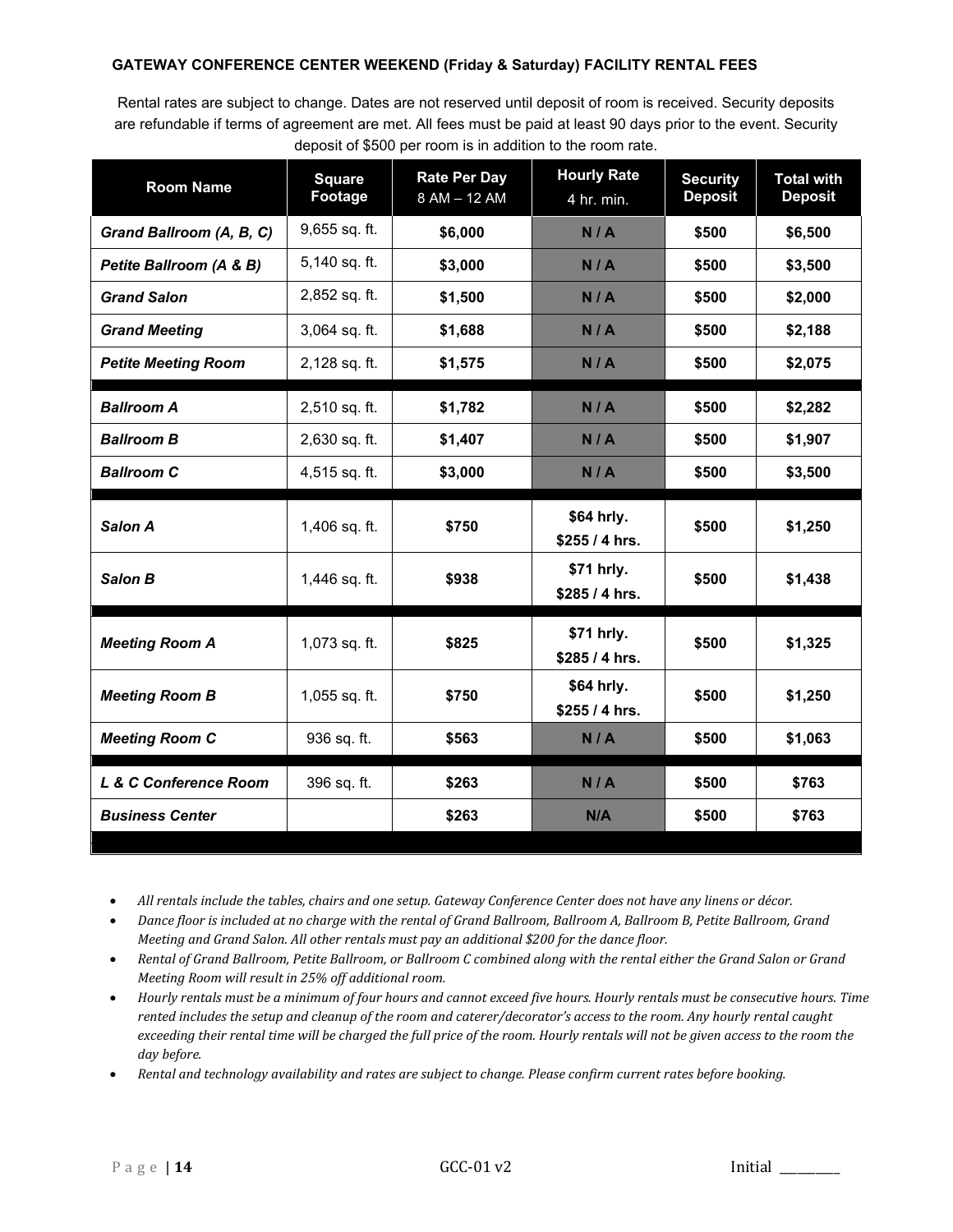## **TECHNOLOGY INFORMATION AND FEES**

All fees must be paid prior to the event date. The technology rates below, (except the weekend and hourly A/V tech), include one hour of technology setup. Basic technology can be handled at the Gateway Conference Center. Anything beyond a basic setup can be handled through XL Media Works at 803-329-3001. All AV needs must be communicated and paid for at least two weeks in advance. It is the responsibility of the lessee to confirm pricing. Technology not scheduled at least two weeks prior to lessee's event will not be provided. Lessee must bring the technology (laptop, iPod, etc.) being used at the event to any scheduled technology meetings. If technology was not tested at least 48 hours prior to event, lessee assumes responsibility for malfunctions. Lessee is responsible for troubleshooting any tech provided by the lessee, including, but not limited to laptop, Apple products, remote clicker, webcam, and Bluetooth devices. Gateway technology uses HDMI technology. Lessee is responsible for bringing any adapters needed. Technicians are not on-site day of the event. Gateway Conference Center is not responsible for equipment or software malfunctions the day of the event. Technology is limited in number and will be rented first come, first served.

| <b>Technology Type</b>                                            | <b>Details</b>                                                                                                        | <b>Number</b><br><b>Available</b> | <b>Day Rate</b> |  |
|-------------------------------------------------------------------|-----------------------------------------------------------------------------------------------------------------------|-----------------------------------|-----------------|--|
| <b>Grand Ballroom Projectors &amp; Screens</b>                    | <b>Ceiling Mounted</b><br>(1 per ballroom)                                                                            | 3                                 | \$100 ea.       |  |
| <b>Grand Salon Projectors &amp; Screens</b>                       | <b>Ceiling Mounted</b><br>(1 in Salon A, 1 in Salon B)                                                                | $\mathbf{2}$                      | \$100 ea.       |  |
| <b>Grand Meeting Projector &amp; Screen</b>                       | <b>Ceiling Mounted</b><br>(1 per Meeting Room- 2 in Meeting Room A)                                                   | 4                                 | \$100 ea.       |  |
| <b>Podium with Microphone</b>                                     | Wood grain podium                                                                                                     | $\mathbf{2}$                      | \$25 ea.        |  |
| <b>Podium with Computer</b>                                       | Wood grain podium with built in                                                                                       | $\mathbf{2}$                      | \$65 ea.        |  |
|                                                                   |                                                                                                                       |                                   |                 |  |
| <b>Handheld Microphone</b>                                        | Wireless                                                                                                              | 4                                 | \$25 ea.        |  |
| <b>Lapel Microphone</b>                                           | <b>Wireless</b>                                                                                                       | 4                                 | \$25 ea.        |  |
| <b>XLR Input / iPod Input</b>                                     | Input for additional microphones,<br>instruments, iPod, etc.                                                          | 1                                 | \$25            |  |
| A/V Rack                                                          | CD/DVD Player, 2 PC inputs, 2 wireless<br>microphones, 16 channel audio mixer,<br>video switcher / scaler, iPod input | 1                                 | \$125 ea.       |  |
| <b>Grand Ballroom Stadium Speakers &amp;</b><br><b>Spotlights</b> | Only available with rental of<br>N/A<br><b>Grand Ballroom</b>                                                         |                                   | \$350           |  |
| <b>Ballroom C Stadium Speakers &amp;</b><br><b>Spotlights</b>     | Only available with rental of Ballroom C                                                                              | 1                                 | \$150           |  |
|                                                                   |                                                                                                                       |                                   |                 |  |
| <b>Weekend Hourly A/V Tech</b>                                    | On-site, unscheduled technical assistance<br>day of the event                                                         |                                   | \$150 hrly.     |  |
| <b>Hourly A/V Tech</b>                                            | On-site, scheduled technician the day of<br>the event.                                                                |                                   | \$100 hrly.     |  |
| <b>Rental / Fee Type</b>                                          | <b>Details</b>                                                                                                        | # Available                       | <b>Day Rate</b> |  |
| <b>Sweetheart / Cake table</b>                                    | 4' white plastic table                                                                                                | $\mathbf{2}$                      | \$7.50 ea.      |  |
| <b>Cocktail tables</b>                                            | 3' round cocktail tables                                                                                              | 10                                | \$10 ea.        |  |
| <b>Mouthwash Dispensers</b>                                       | Silver mouthwash dispensers for<br>restrooms                                                                          | $\overline{\mathbf{2}}$           | \$25 ea.        |  |
| <b>Red Wine Corking Fee</b>                                       | Any event serving red wine must pay a<br>non-refundable fee.                                                          | N/A                               | \$200           |  |
| <b>Dressing Lounges (2)</b>                                       | Restrictions may apply. First priority given<br>to lessees of Ballroom C, Grand & Petite<br><b>Ballrooms</b>          | $\mathbf{2}$                      | \$250           |  |
| Page $ 15$                                                        | GCC-01 v2                                                                                                             |                                   | Initial         |  |